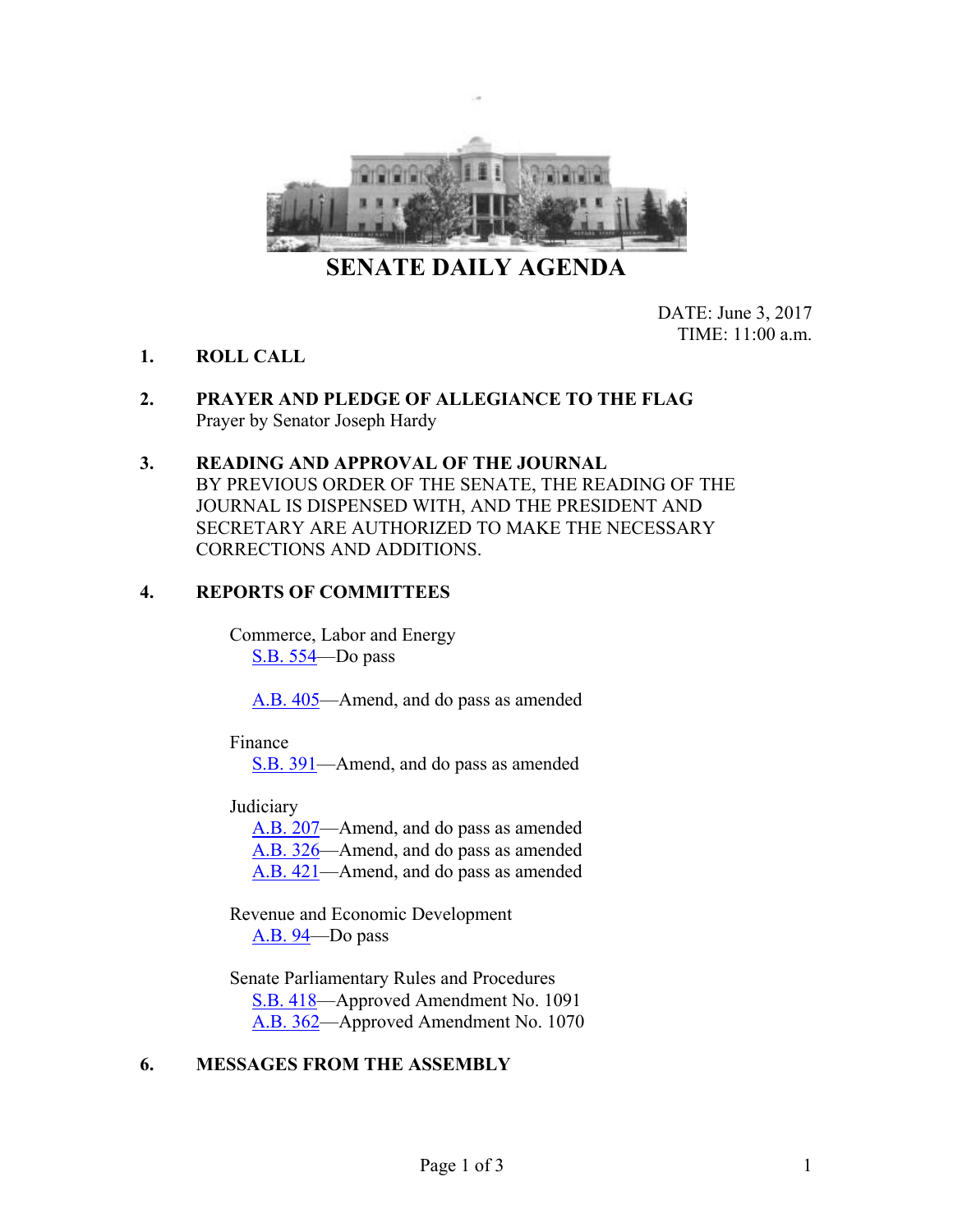#### **10. INTRODUCTION, FIRST READING AND REFERENCE**

#### **SENATOR ATKINSON — MOVE** TO REFER

[A.B.](https://www.leg.state.nv.us/App/NELIS/REL/79th2017/Bill/5755/Overview/) 487 - Committee on Commerce, Labor and Energy

#### **13. GENERAL FILE**

- [S.B.](https://www.leg.state.nv.us/App/NELIS/REL/79th2017/Bill/4991/Overview/) 155 Do pass as amended (1st reprint) (FIN)
- [S.B.](https://www.leg.state.nv.us/App/NELIS/REL/79th2017/Bill/5272/Overview/) 300 Do pass as amended (1st reprint) (FIN)
- [S.B.](https://www.leg.state.nv.us/App/NELIS/REL/79th2017/Bill/5551/Overview/) 443 Do pass as amended (1st reprint) (FIN)
- [S.B.](https://www.leg.state.nv.us/App/NELIS/REL/79th2017/Bill/5552/Overview/) 444 Do pass (FIN)
- [S.B.](https://www.leg.state.nv.us/App/NELIS/REL/79th2017/Bill/5553/Overview/) 445 Do pass as amended (1st reprint) (FIN)
- [S.B.](https://www.leg.state.nv.us/App/NELIS/REL/79th2017/Bill/5682/Overview/) 482 Do pass as amended (1st reprint) (FIN)
- [S.B.](https://www.leg.state.nv.us/App/NELIS/REL/79th2017/Bill/5840/Overview/) 547 Do pass as amended (1st reprint) (FIN)
- [S.B.](https://www.leg.state.nv.us/App/NELIS/REL/79th2017/Bill/5842/Overview/) 548 Do pass (FIN)
- [S.B.](https://www.leg.state.nv.us/App/NELIS/REL/79th2017/Bill/5843/Overview/) 549 Do pass (FIN)
- [S.B.](https://www.leg.state.nv.us/App/NELIS/REL/79th2017/Bill/5844/Overview/) 550 Do pass (FIN)
- [S.B.](https://www.leg.state.nv.us/App/NELIS/REL/79th2017/Bill/5846/Overview/) 551 Do pass as amended (1st reprint) (FIN)
- [S.B.](https://www.leg.state.nv.us/App/NELIS/REL/79th2017/Bill/5847/Overview/) 552 Do pass as amended (1st reprint) (FIN)
- [S.B.](https://www.leg.state.nv.us/App/NELIS/REL/79th2017/Bill/5848/Overview/) 553 Do pass (FIN)

[S.J.R.](https://www.leg.state.nv.us/App/NELIS/REL/79th2017/Bill/5831/Overview/) 16 - Without recommendation (LOE)(Amend. No.1087)

[S.J.R.](https://www.leg.state.nv.us/App/NELIS/REL/79th2017/Bill/5831/Overview/) 16 - Without recommendation (LOE)(1st reprint)

[A.B.](https://www.leg.state.nv.us/App/NELIS/REL/79th2017/Bill/4650/Overview/) 23 - Do pass (JUD)

- [A.B.](https://www.leg.state.nv.us/App/NELIS/REL/79th2017/Bill/4670/Overview/) 29 Do pass as amended (2nd reprint) (TRN)
- [A.B.](https://www.leg.state.nv.us/App/NELIS/REL/79th2017/Bill/4860/Overview/) 122 Do pass (1st reprint) (JUD)
- [A.B.](https://www.leg.state.nv.us/App/NELIS/REL/79th2017/Bill/4891/Overview/) 144 Do pass (2nd reprint) (EDU)
- [A.B.](https://www.leg.state.nv.us/App/NELIS/REL/79th2017/Bill/4939/Overview/) 175 Do pass as amended (3rd reprint) (CLE)
- [A.B.](https://www.leg.state.nv.us/App/NELIS/REL/79th2017/Bill/5209/Overview/) 290 Do pass (1st reprint) (GA)
- [A.B.](https://www.leg.state.nv.us/App/NELIS/REL/79th2017/Bill/5210/Overview/) 291 Do pass (1st reprint) (JUD)
- [A.B.](https://www.leg.state.nv.us/App/NELIS/REL/79th2017/Bill/5315/Overview/) 328 Do pass as amended (3rd reprint) (CLE)

[A.B.](https://www.leg.state.nv.us/App/NELIS/REL/79th2017/Bill/5373/Overview/) 362 - Do pass as amended (2nd reprint) (EDU) [\(Amend. No. 1070\)](http://www.leg.state.nv.us/Session/79th2017/Bills/Amendments/A_AB362_R1_1070.PDF)

- [A.B.](https://www.leg.state.nv.us/App/NELIS/REL/79th2017/Bill/5373/Overview/) 362 Do pass as amended (3rd reprint) (EDU)
- [A.B.](https://www.leg.state.nv.us/App/NELIS/REL/79th2017/Bill/5389/Overview/) 371 Do pass (1st reprint) (NR)
- [A.B.](https://www.leg.state.nv.us/App/NELIS/REL/79th2017/Bill/5454/Overview/) 395 Do pass (JUD)
- [A.B.](https://www.leg.state.nv.us/App/NELIS/REL/79th2017/Bill/5564/Overview/) 417 Do pass (2nd reprint) (RED)
- [A.B.](https://www.leg.state.nv.us/App/NELIS/REL/79th2017/Bill/5581/Overview/) 436 Do pass (2nd reprint) (RED)

[A.B.](https://www.leg.state.nv.us/App/NELIS/REL/79th2017/Bill/5731/Overview/) 472 - Do pass as amended (3rd reprint) (JUD)

- [A.B.](https://www.leg.state.nv.us/App/NELIS/REL/79th2017/Bill/5770/Overview/) 491 Do pass (2nd reprint) (EDU)
- [A.B.](https://www.leg.state.nv.us/App/NELIS/REL/79th2017/Bill/5807/Overview/) 505 Do pass (1st reprint) (FIN)
- [A.B.](https://www.leg.state.nv.us/App/NELIS/REL/79th2017/Bill/5808/Overview/) 506 Do pass (1st reprint) (FIN)

# **GENERAL FILE, continued on page 3**